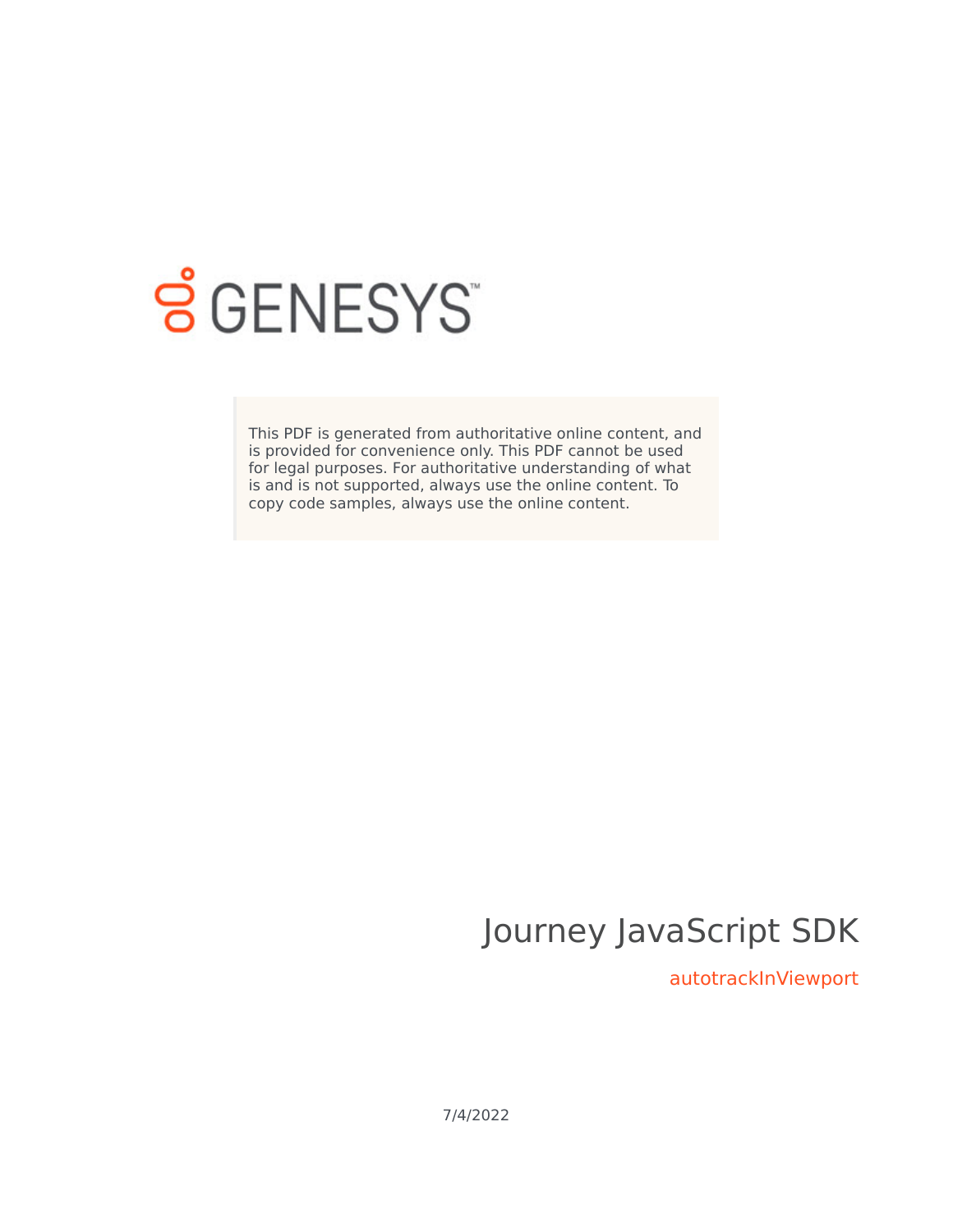### Contents

- 1 [Description](#page-2-0)
- 2 [Signature](#page-2-1)
- 3 [Example](#page-2-2)
- 4 [Config \(required\)](#page-3-0)
	- 4.1 [Example](#page-3-1)
- 5 [Callback](#page-3-2)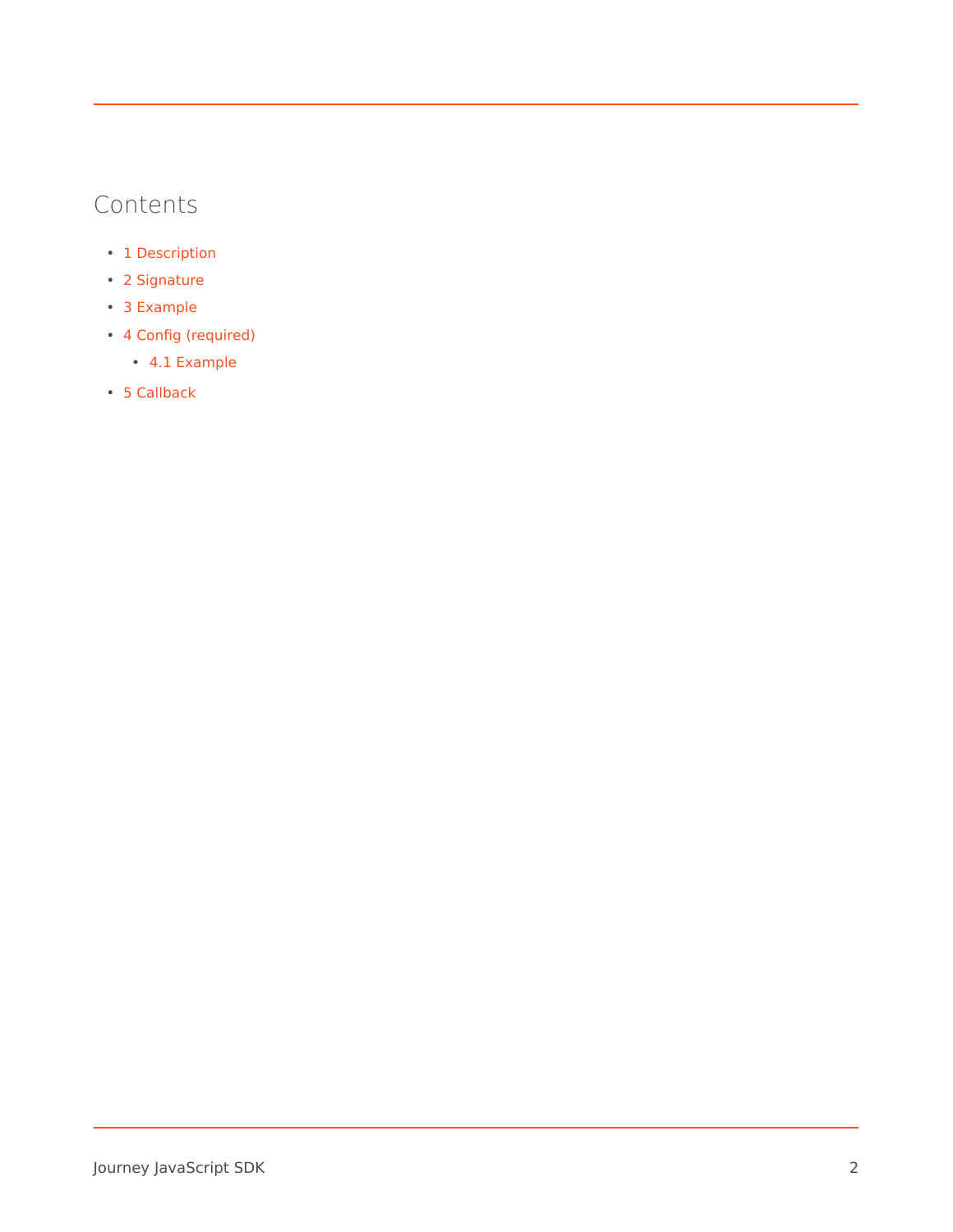Learn how to configure which element Genesys Predictive Engagement tracks on your websites as they appear and disappear from the viewport. This configuration provides accurate page tracking information for use in segments and outcomes.

#### Important

This article only applies to customers using web chat. If you are a Genesys Cloud CX customer, we encourage you to use the new web messaging feature to replace web chat.

#### <span id="page-2-0"></span>Description

The autotrackInViewport module tracks when an element becomes visible in the viewport or disappears from the viewport. To use autotrackInViewport, configure the elements to track using the following options:

- Config
- Callback

#### <span id="page-2-1"></span>Signature

```
ac('load', 'autotrackInViewport', config, [callback]);
```
#### <span id="page-2-2"></span>Example

```
ac('load', 'autotrackInViewport', {
 inViewportEvents: [
    { selector: 'button.bg-green', eventName: 'green_button_element' },
   { selector: 'footer *', eventName: 'footer_element' }
 ]
}, function () {
   console.log('"autotrackInViewport" has been loaded');
});
```